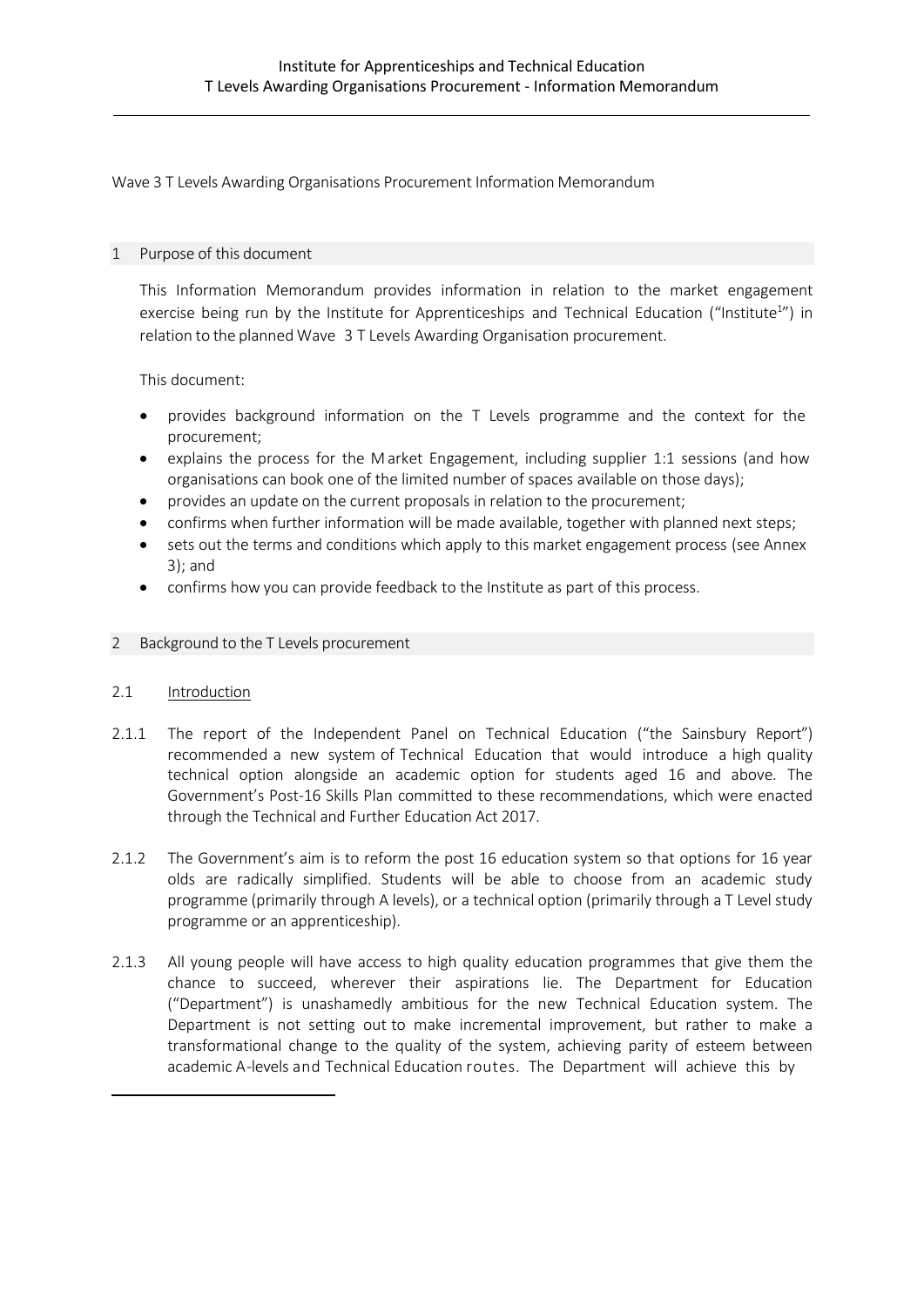simplifying the options available to students, promoting high quality provision, and removing poor quality provision.

- 2.1.4 As set out in the T Level Action Plan, A levels and T Levels will exist as high quality, rigorous, level 3 study programmes. Although A levels and T Levels will support entry to degree level higher education, T Levels will primarily support entry to skilled employment in technical occupations at level 3 and above. They will also support progression to higher education options including higher technical qualifications, higher apprenticeships, degree apprenticeships, and technical degrees, including through Institutes of Technology and National Colleges. Both A levels and T Levels will be prestigious programmes for ambitious students who want to progress into rewarding careers. Just as the Department has raised standards in primary and secondary education, including GCSE and A levels, the introduction of T Levels alongside A levels will ensure high standards and rigour across post-16 education. The Department and Institute are determined that all young people will have world-class choices available to them.
- 2.1.5 T Levels are a classroom-based technical study programme. They will be available alongside apprenticeships as one half of a high quality Technical Education offer. Both T Levels and apprenticeships will provide in depth technical training via two different routes. Apprenticeships are employment with training, and apprentices specialise in one occupation as they learn on the job. T Levels will be primarily studied at an education or training provider. Students will study a broad occupational area before specialising, and will have the opportunity to apply their knowledge and skills on a substantial industry placement.
- 2.1.6 As set out in the Technical and Further Education Act 2017, approved Technical Education qualifications (which will form part of T Levels) and apprenticeships will be based on the same set of employer designed standards. The Institute (which will become the Institute for Apprenticeships and Technical Education) will approve and manage the development of standards and in turn the content of the T Levels.
- 2.1.7 We want students who complete T Levels to be able to move into apprenticeships at level 3, 4 and above, or progress to further specialist technical qualifications at higher levels or higher education.
- 2.1.8 T Levels will develop in-depth knowledge and skills, and we want students who take them to be highly prized by employers. The goal is for T Levels to be valued as highly as apprenticeships and academic programmes, improving social mobility and enabling students from all backgrounds to reach their potential. They will also benefit employers, who will have access to more highly skilled young people across different areas of our economy. A variety of T Levels will eventually be available to all students, regardless of where they live. It is the Department's intention for T Levels to replace most current technical qualifications available to post 16; the Sainsbury Report highlighted that many of these qualifications are not understood or sought by employers.
- 2.1.9 The introduction of T Levels must simplify our qualifications system. In future, as T Levels are introduced, we expect the majority of funding for post 16 students studying level 3 qualifications to be directed to T Level and A level programmes. The Department recognises that there may be a need to fund some other qualifications in addition to A levels and T Levels, but is keen to ensure that the system is as simple as possible and that other qualifications offer the best possible opportunity for young people. Therefore, the Department will review the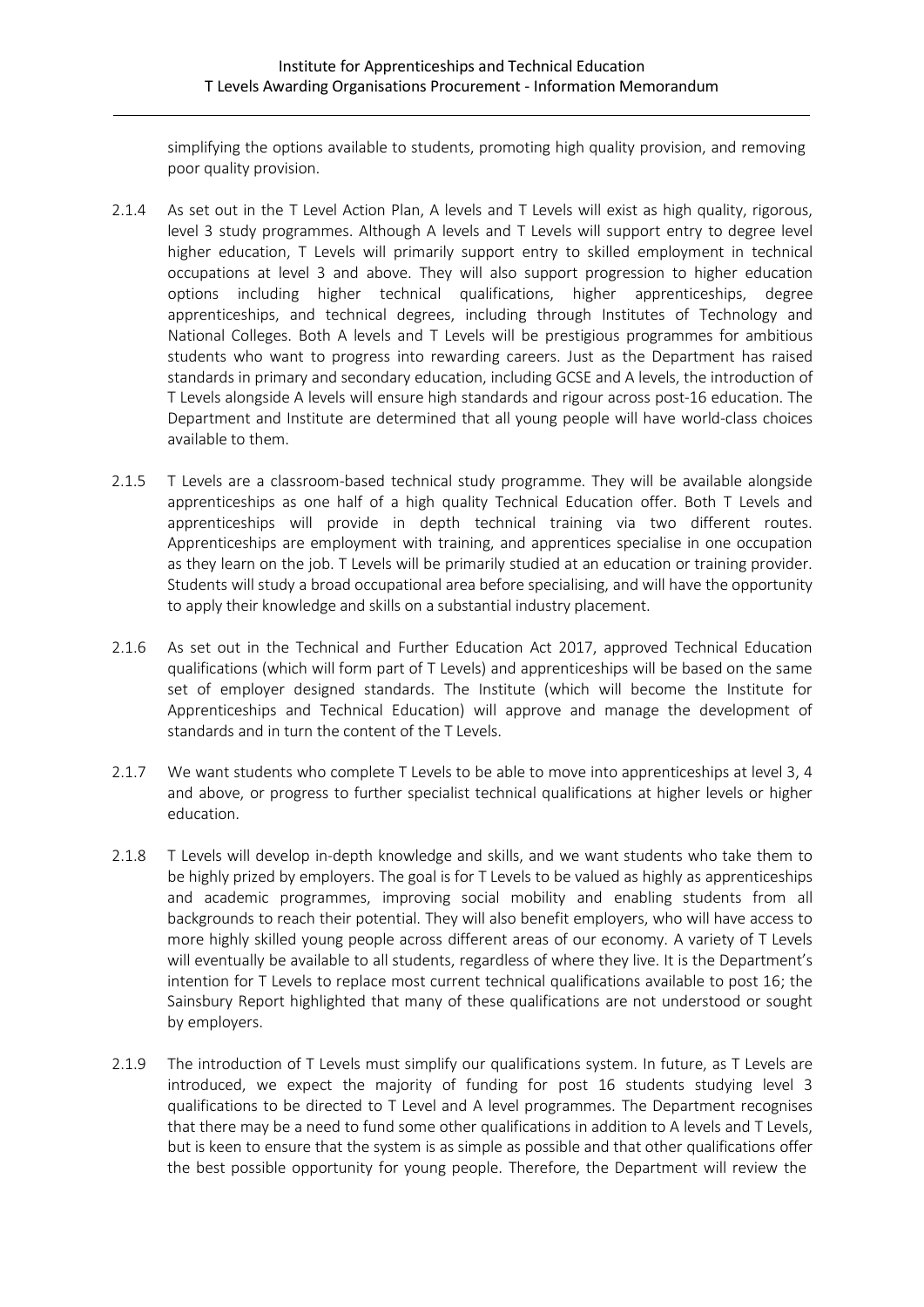range of qualifications currently funded by Government and the role of Applied General Qualifications. The proposal is that the review should be guided by three key principles in assessing continued funding: they have a distinct purpose, and are truly necessary in the new simplified system; they are good quality; and they support progression to good outcomes.

2.1.10 The Sainsbury Report suggested that four of the 15 Technical Education routes would only be delivered through apprenticeships. It is not the expectation to see T Levels offered in the 'apprenticeship only' routes. However there may be a limited number of occupations in these routes in relation to which the Department will fund qualifications.

### 2.2 The components of the T Level programme

- 2.2.1 T Levels will follow a study programme format, designed to deliver the skills, knowledge and behaviours required for skilled employment. T Levels will each follow the same broad framework. Each programme will consist of five components:
	- an approved technical qualification ("Technical Qualification");
	- an industry placement;
	- Maths, English and Digital requirements;
	- any other occupation-specific requirements and/or qualifications, as set out by the relevant T Level panel;
	- any further employability, enrichment and pastoral ("EEP") provision (as required in all study programmes)
- 2.2.2 On average, it is expected that each T Level will consist of 1,800 hours over two years. T Levels will differ in size to reflect the requirements of different occupations. It is expected that the total time for the Technical Qualification will fall between 900 and 1,400 hours. The remainder of the programme time will be made up of the other components listed above.

## 2.3 The process for developing T Levels

- 2.3.1 The Institute will manage the process of developing content for new T Levels through appointed T Level panels, consisting of experts in relevant occupations and industries. The T Level panels will set out the knowledge and skills required for each T Level, based on the standards developed by employers and others.
- 2.3.2 An occupational map has been developed for each Sainsbury route. This map breaks the route down into a number of occupations, and closely-related occupations are grouped together into pathways. We expect there to be one or a small number of T Levels to be developed per pathway. There were 15 routes set out in the Sainsbury report and, in line with the report's recommendations, we expect that T Levels will be developed in 11 of these routes.
- 2.3.3 The final outline content for the third wave of T Levels, scheduled for teaching in September 2022, are still in consideration. The potential pathways may be in any of the following: Engineering & Manufacturing, Legal, Financial &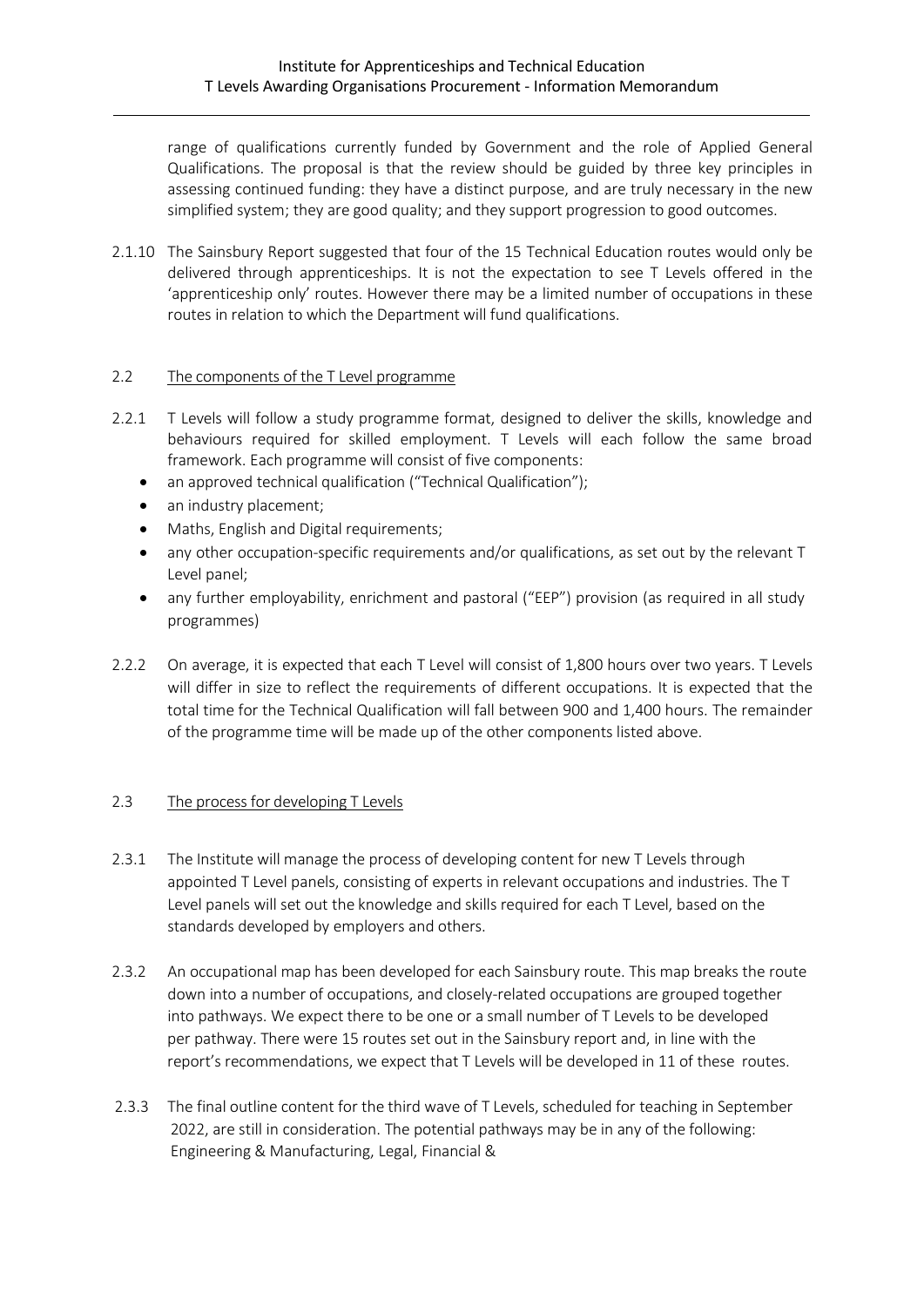Accounting, Agriculture, Environmental & Animal Care, Business & Administration, Hair & Beauty, Creative & Design, Catering & Hospitality. This would be confirmed on our online etender portal (ProContract) through the Virtual Data Room ("VDR") as soon as the decision has been finalised.

- 2.3.4 Employer-led T Level panels use a consistent process to develop T Level content. This follows the following principles:
	- T Level panels use the approved standards, which have been developed by apprenticeship trailblazer groups, as a basis for outline content, and we will ensure that this process is responsive to new and revised standards;
	- The content of Technical Qualifications will vary depending on the requirements of the occupations relevant to each T Level. For the T Levels taught from September 2022, the scope of each Technical Qualification will be at pathway level. T Level panels have designed the outline content to ensure that it meets the needs of their industry, so that young people will learn the skills that enable them to secure employment. The outline content has also been reviewed by delivery and assessment experts to ensure that it is deliverable in a study-based setting and capable of being assessed. This will also help identify the typical planned hours needed to complete the qualification;
	- T Level panels advise on broader programme requirements. This includes the study of further qualifications where needed (e.g. mandatory licence to practise qualifications that cannot be incorporated into the Technical Qualification) and the Maths, English, Digital requirements and other transferable and employability skills required to secure skilled employment;
	- The panels also make recommendations about particular industry placement requirements to ensure young people finish the T Level with the skills necessary for employment; and
	- The Institute is responsible for overseeing and giving final approval to the work of the T Level panels.

## 2.4 The Technical Qualification

2.4.1 Each T Level will include a substantial Technical Qualification based on content devised by T Level panels and standards approved by the Institute. This Technical Qualification will be the largest component of the T Level and will provide the student with technical knowledge and skills. Further information on the proposals can be found in Annex 1.

## 2.5 The role of the Technical Qualification

- 2.5.1 The purpose of the Technical Qualification within the T Level is to:
	- set out the knowledge, skills and behaviours that must be learned in order to secure skilled employment relevant to the T Level, drawn from the relevant approved standards;
	- signal what a student knows and can do as a result of attaining the qualification;
	- ensure the minimum standard of performance required for attainment meets employer expectations;
	- ensure comparable standards of performance are maintained over time and across providers for the same Technical Qualification; and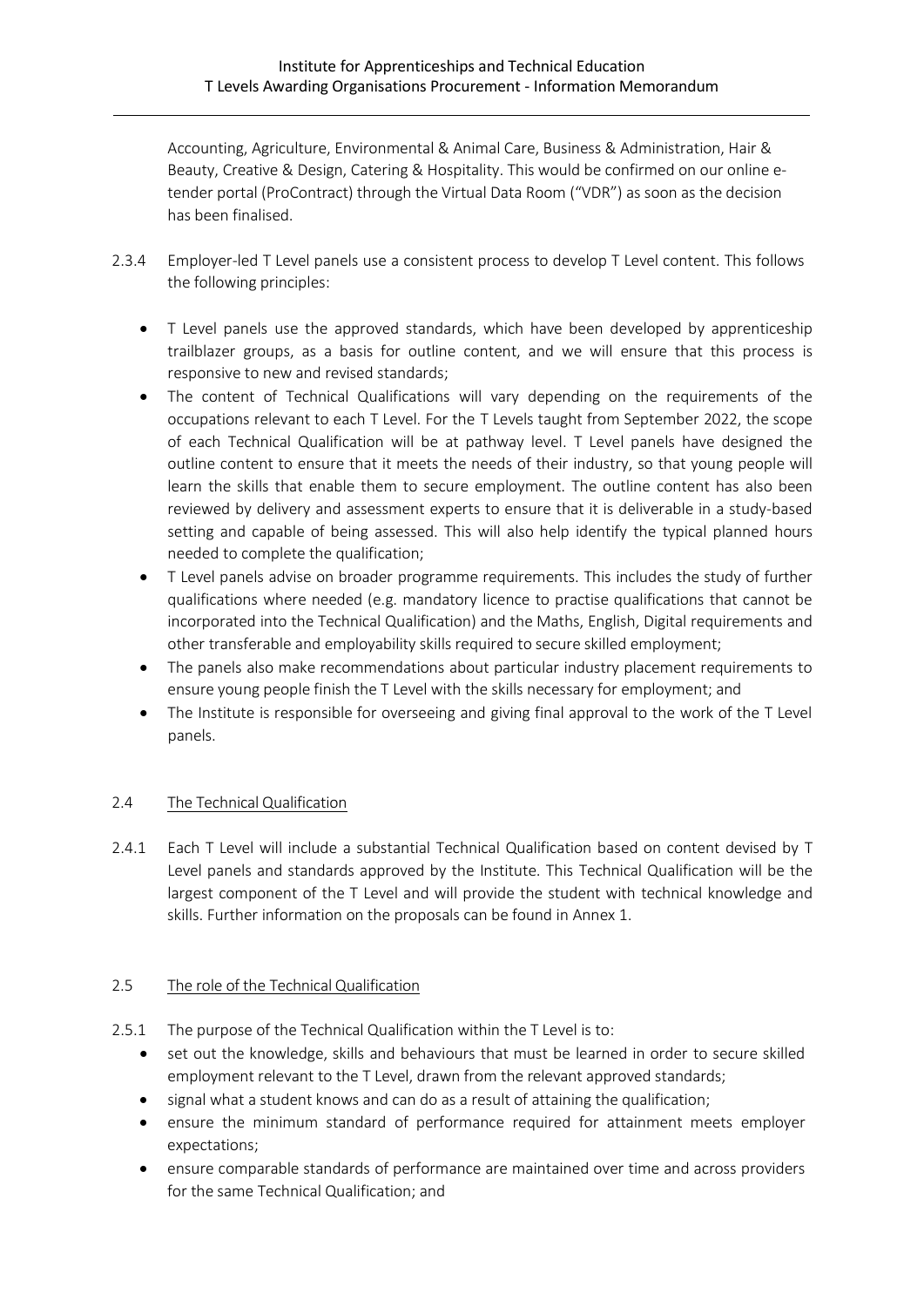• support fair access to attainment for all students who take the Technical Qualification, including those with special educational needs and disabilities ("SEND").

#### 2.6 Technical Qualification components

- 2.6.1 In designing a Technical Qualification, the selected Awarding Organisation will need to ensure the outline content produced by T Level panels is properly covered within the qualification.
- 2.6.2 The Sainsbury Report recommended that the Technical Qualification included core content followed by specialisation. In line with this, the content for each Technical Qualification is assessed through separate components:
	- The core which will develop underpinning knowledge, skills and behaviours relevant to the overall occupational route. This component will have two parts:
		- a. knowledge and understanding of contexts, concepts, theories and principles relevant to the T Level; and
		- b. a coherent set of core skills relevant to the T Level that will support progression, adaptability and movement between different job roles once in work; and
	- One or more occupational specialisms focussed on developing occupationally specific knowledge, skills and behaviours to achieve 'threshold competence' in the occupational specialism.
- 2.6.3 Achievement of threshold competence signals that a student is well-placed to develop full occupational competence, with further support and development, once in employment. Threshold competence is as close to full occupational competence as can be reasonably expected of a student studying the qualification in a classroom-based setting (e.g. in the classroom, workshops and simulated working environments). This will differ according to the pathways.
- 2.6.4 Some occupational specialisms will be too large to allow a student to successfully study all specialisms within a Technical Qualification. For example, it would take longer than two years to learn all the trades in construction. Therefore, where necessary, students will be able to select one or more specialisms from a defined set.
- 2.6.5 In designing the qualification, we would encourage Awarding Organisations to ensure much of the core is delivered before students are assessed on their occupational specialism(s).

### 2.7 Assessment

- 2.7.1 The T Level content (e.g. knowledge, skills, behaviours, attitudes, understanding) will inform the method of assessment used. Where the same type of content is found in different qualifications, we would expect to see a similar type of assessment method.
- 2.7.2 It is expected that: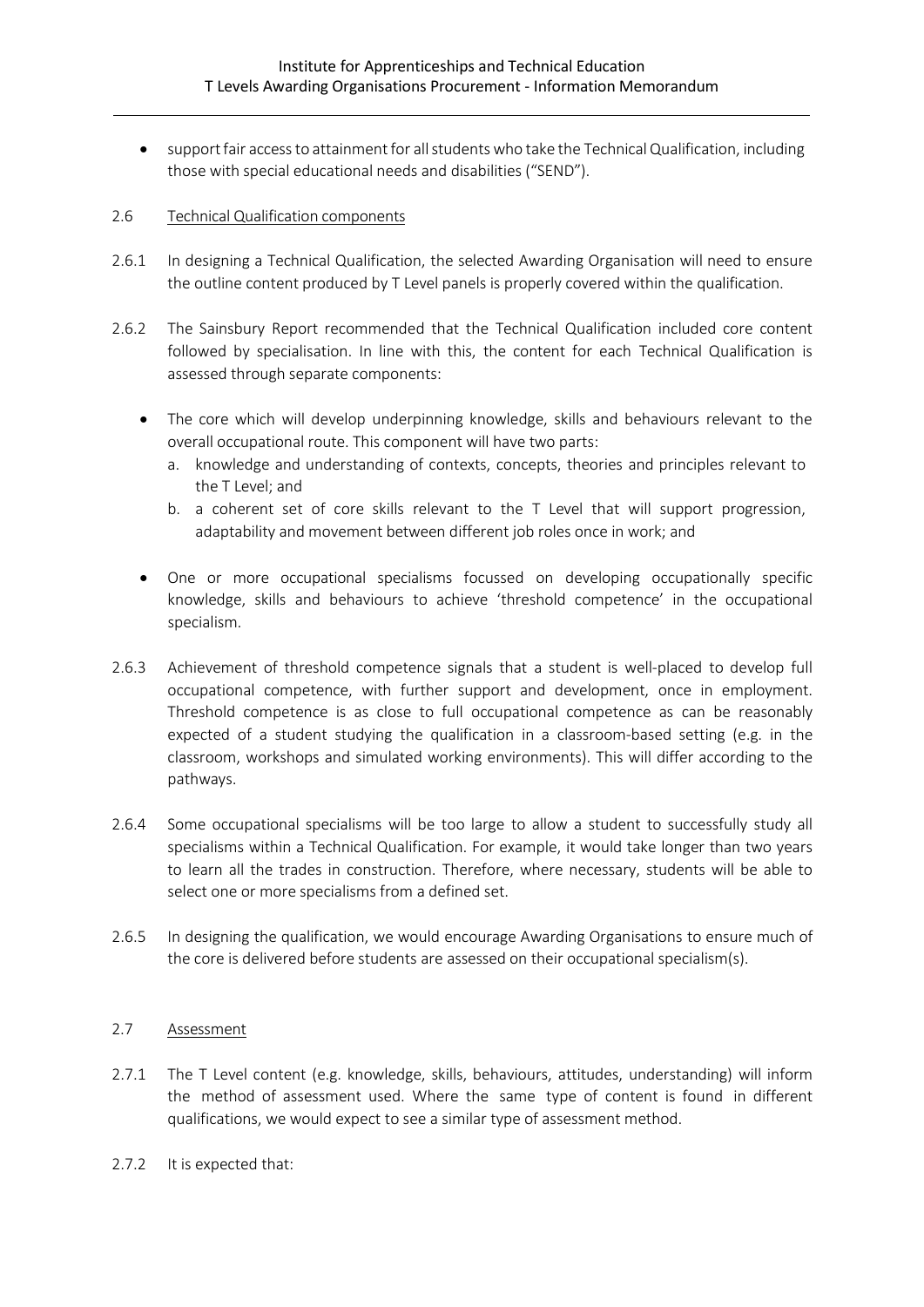- the underpinning knowledge of the core component is assessed through an external examination, set and marked by the licensed Awarding Organisation. This will ensure breadth of knowledge and understanding is covered in sufficient depth;
- core employability skills are assessed through practical employer-set projects, to ensure a motivating and authentic work relevant focus to how they are applied; and
- for occupational specialisms, students will need to demonstrate that they have the skills to achieve threshold competence i.e. through practical assignments to, for example, find and fix faults in an electrical system, deliver a learning plan or create a software application.

## 2.8 Ofqual recognition

- 2.8.1 It is a mandatory requirement that the supplier who is selected to provide the services under this procurement must be recognised by Ofqual to deliver the relevant Technical Qualification at the point of contract award. The applicable Ofqual criteria for recognition can be found here[: https://www.gov.uk/government/publications/criteria-for-recognition.](https://www.gov.uk/government/publications/criteria-for-recognition)
- 2.8.2 In the case of a tender response submitted by a group of economic operators ("Group"), then either:
	- that Group must establish a properly established legal entity and such legal entity must be recognised by Ofqual; or
	- at least one member of the Group must be recognised by Ofqual, provided that the relevant member is to take a substantial / lead role in the delivery of the services and such member will execute the contract with the Institute if successful in the procurement. In the event that a recognised body within a proposed Group is unable to execute the contract, the relevant Group should submit a clarification question to the Institute to confirm its position and to attempt to agree an alternative which is acceptable to the Institute (which may include use of a version of the contract incorporating appropriate amendments to accommodate a separate entity within a Group being recognised.
- 2.8.3 If your organisation is already recognised by Ofqual (for any qualification), your tender response will be treated as your application for extended recognition to offer the Technical Qualification for the pathway which is the subject of your tender response, and your tender response will provide the required information to Ofqual for that process.
- 2.8.4 If you are interested in bidding in this procurement, and your organisation is not yet recognised by Ofqual for any qualification, then you are strongly advised to commence the Ofqual recognition process for your organisation as soon as possible.
- 2.8.5 Organisations that are not currently recognised by Ofqual for any qualification will be required to have submitted their application to Ofqual for recognition prior to the point of submission of their tender response to this procurement.

#### 2.9 Further information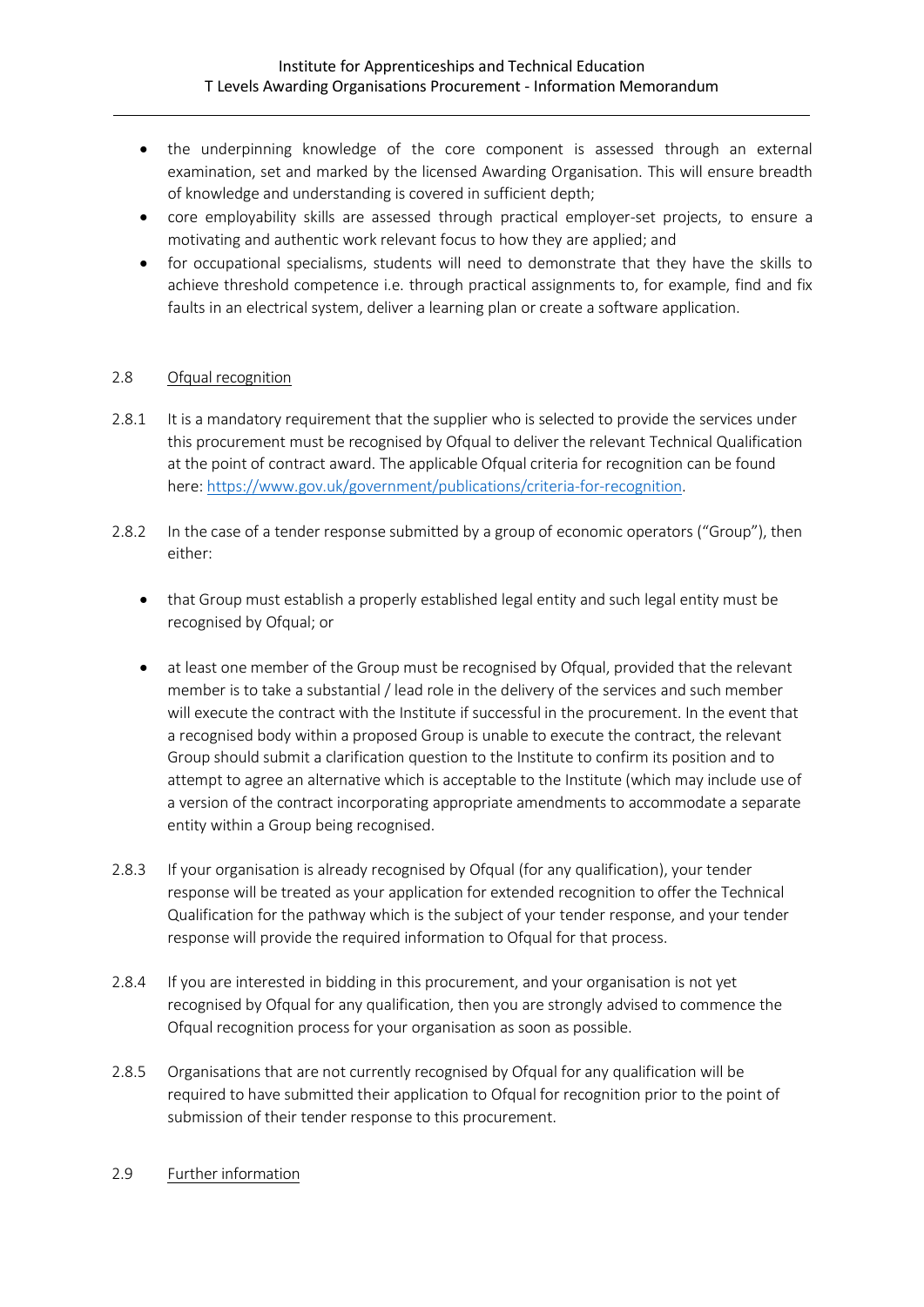- 2.9.1 Further information on the T Level programme will be made available through the Virtual Data Room ("VDR") (see paragraph 5), and certain information can be viewed online through the links set out in Annex 1.
- 2.9.2 The outline content for Wave 3 T Levels would be published and made available on the Institute's website.

### 3 Scope of the T-Levels Awarding Organisations Procurement

#### 3.1 Overview and timing of the wave 3 T Levels

- 3.1.1 The first contracts for the delivery of T Levels in the Digital, Education and Construction routes have been procured and is in the development phase; for first teaching in September 2020. Contracts for Wave 2 are to be awarded in autumn 2019 for the delivery of T Levels in Digital, Construction and Health & Science routes; for first teaching in September 2021. The third wave of T Levels, for first teaching in September 2022, are the subject of this Information Memorandum, with further pathways to be commissioned in future years.
- 3.1.2 The Invitation to Tender ("ITT") to select Awarding Organisations for the September 2022 T Level qualifications is expected to be launched in Spring 2020.

#### 3.2 Services being procured

- 3.2.1 The pathways in scope for Wave 3 Procurement are yet to be finalised and may be across any of the remaining T Level Routes:
	- Legal, Finance & Accounting
	- Engineering & Manufacturing
	- Business & Administration
	- Hair & Beauty
	- Creative & Design
	- Catering & Hospitality
	- Agriculture, Environmental & Animal Care
- 3.2.2 The VDR will be updated as soon as the Wave 3 pathways have been confirmed. Therefore please check every week for any updated information.
- 3.2.3 A fullspecification of the services required from the Awarding Organisation will be published as part of the ITT. Key elements of the services to be provided by the supplier(s) are as follows:
	- Developing the qualification specification and associated assessment materials;
	- Provision of all materials associated with the administration and delivery of the qualification;
	- Upskilling providers supplier(s) are to ensure that providers understand the qualification specification, content, assessment and how to administer their qualification(s), including: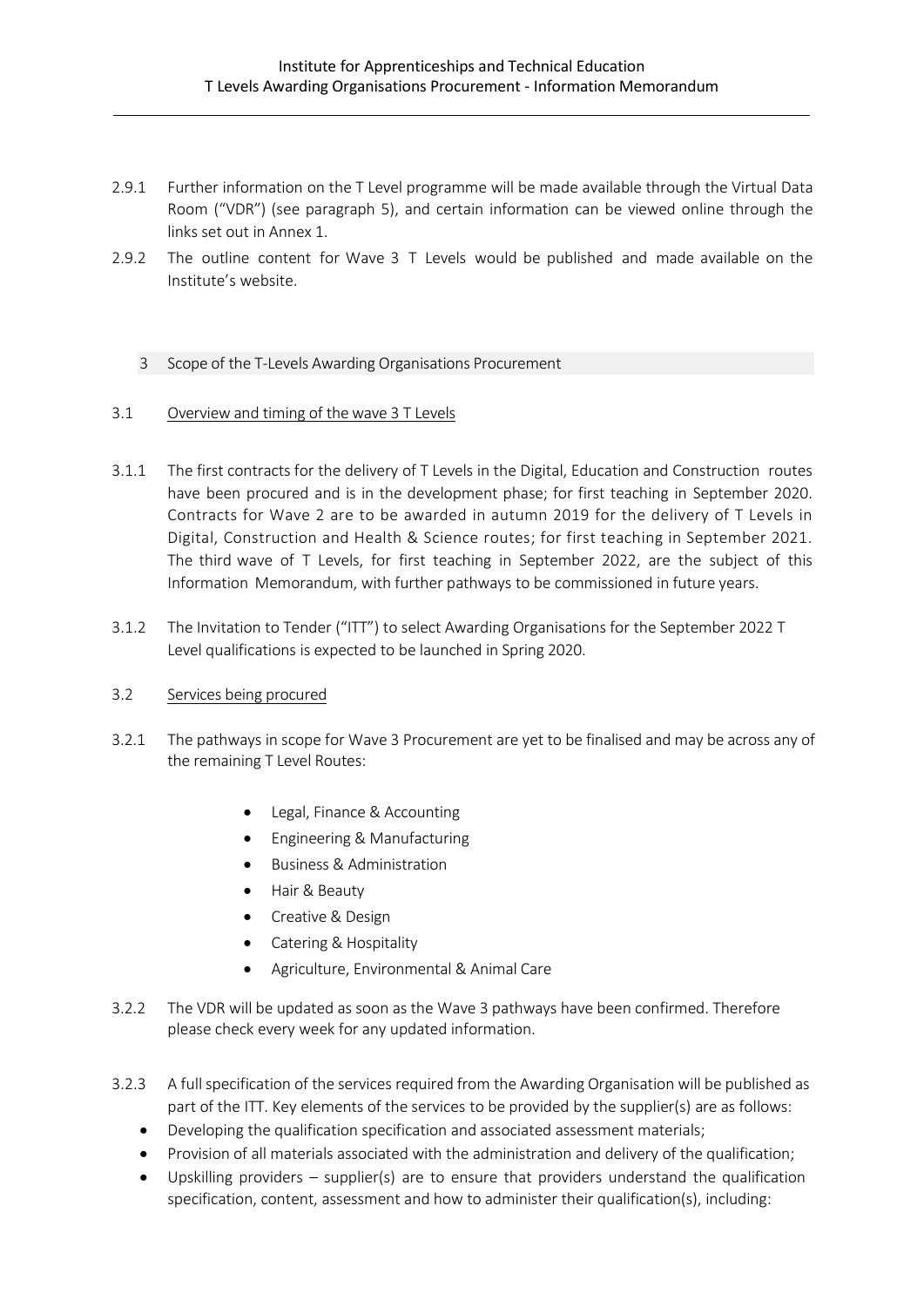- o clarifying what should be taught (content), what the content terminology means, and ensuring consistent interpretation of qualification specification requirements;
- o exemplifying expected standards of performance (particularly important for practical occupational specialisms) so providers can design effective programmes and have a clear understanding of the quality and standards their learners need to achieve; and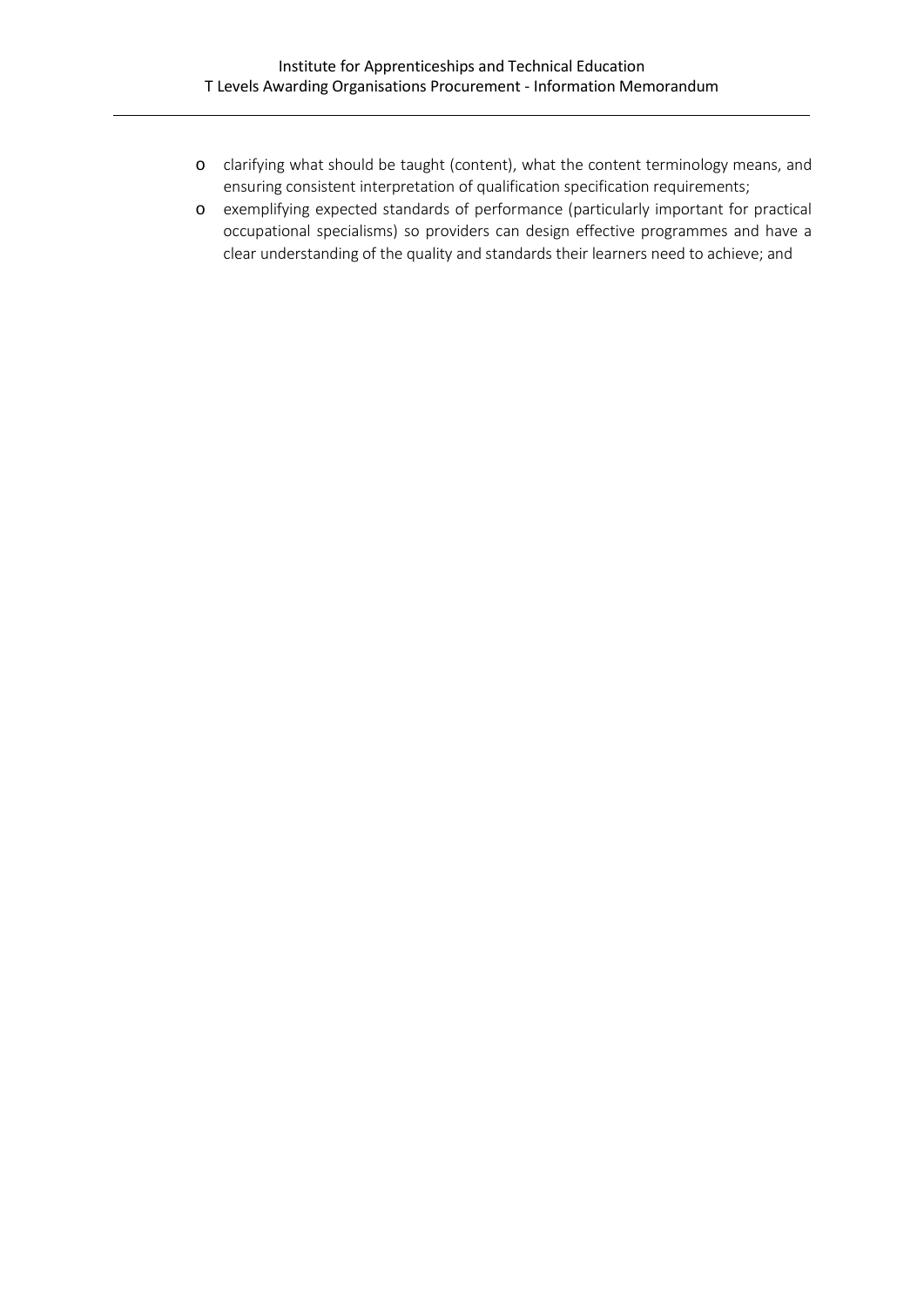- o exams officer/admin training including key dates, how to use systems to upload materials, correct forms to complete, and claim completion of qualification;
- Updating the content of qualification(s) and all associated materials including teacher support materials as required by the Institute;
- Providing qualification assessment services, required to secure optimal assessment of the qualification;
- Training teacher assessors (for internal assessment), to enable consistent marking to the correct standard;
- The provision of a quality control regime, including audit and a complaints function;
- Student post results services including appeals and re-takes;
- Provider approval;
- Liaison and collaborative working with the Institute, the Department, employers, employer trade bodies and associations;
- Liaison and collaborative working with other providers of similar services;
- Marketing and promotion of T Levels;
- The administration and management of the services;
- The provision of management information as required by the Institute;
- The timely recruitment of experienced qualification writers and exam assessors/markers;
- Provision of all delivery ready infrastructure (including IT) to support delivery of the services; and
- Compliance with the Institute's contractual and Ofqual's regulatory requirements.
- 3.2.4 The number of T Level learners is driven by a number of factors including (but not limited to) economic conditions and evolving policy and processes. As a result the number of learners for Wave 3 is difficult to predict with certainty and therefore the selected Awarding Organisation will need to be able to respond quickly and effectively to changing volume whilst maintaining levels of customer service. Indicative numbers on learner volumes will be available in early 2020.

## 3.3 Procurement process

- 3.3.1 The Institute considers that this will be a concession contract within the meaning of the Concession Contracts Regulations 2016 ("CCR"). The services concerned are also CCR Schedule 3 services which are subject to lighter regulation under the CCR. We have therefore utilised the flexibilities offered by the CCR and this lighter regulation to design a procurement procedure which is broadly based on a two stage Restricted Tender Procedure but tailored to suit the Institute's requirements.
- 3.3.2 Further details regarding the procurement procedure to be followed for Wave 3 will be set out in the ITT. For the avoidance of doubt, the Institute is not required to observe the procedures or timescales which would apply to a fully regulated Restricted Tender Procedure under the CCR or the Public Contracts Regulations 2015.
- 3.3.3 The procurement process will be managed through the Institute's e-tendering portal ProContract. To enable easy access to the Institute's procurements, you would be required to register an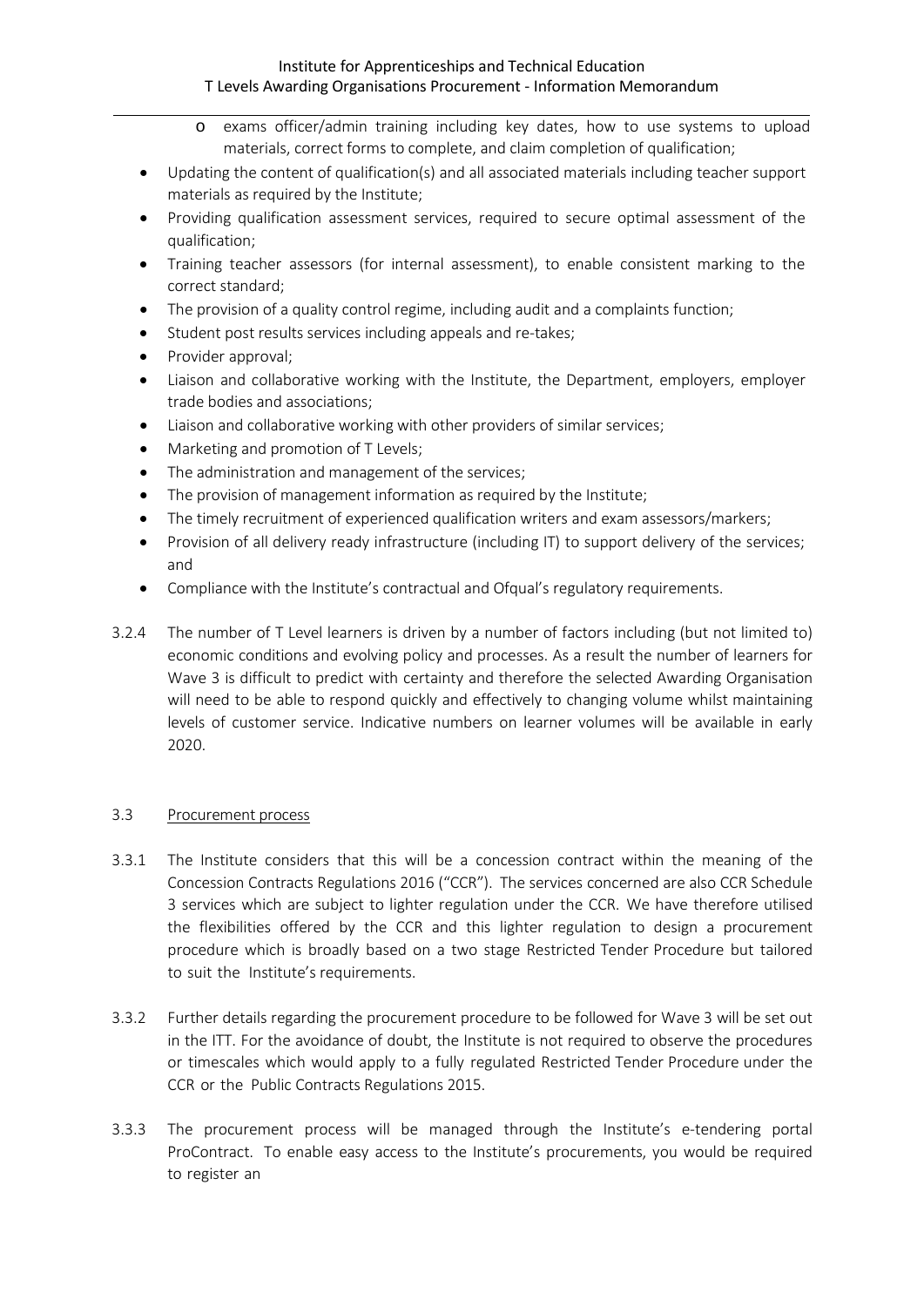account on the tool via ProContract portal environment which is *https://procontract.duenorth.com/Register.* There is NO charge for registering an account on the portal environment, and to take part in the Institute's purchasing activities going forward, you must have an account registered on the portal.

- 3.3.4 No hard copy documents will be issued and all communications with the Institute (including final submission of tender responses) must be conducted via the portal. It can be accessed via your web browser *https://procontract.due-north.com*
- 3.3.5 To ensure all communications relating to this procurement are received, potential suppliers must ensure that the point of contact they nominate in the Procontract portal is accurate at all times. Access to the portal is available 24 hours a day, 7 days a week and 365 days a year anywhere in the world via the internet unless notified otherwise by the Procontract portal.
- 3.3.6 Support available to help potential suppliers to understand and use the system includes:
	- Website for Supplier Helpesk:<http://proactis.kayako.com/procontractv3/Core/Default/Index>
	- email for queries: [procontractsuppliers@proactis.com](mailto:procontractsuppliers@proactis.com)
	- Telephone number: 0330 005 0352 available from Monday Friday 8:30am to 5:30pm (UK time in English language only)
- 3.3.7 Potential suppliers must ensure that their Procontract registration directly relates to the correct legal entity within the supplier organisation, which submits the tender response (some organisations have several subsidiaries so registration needs to apply to the actual legal entity within the organisation which will be tendering for this procurement exercise).
- 3.3.8 The planned timetable for the Wave 3 T Level programme is as follows:
	- publication of draft ITT and contract documentation– Spring 2020;
	- tender submissions, tender evaluation and contract award Spring 2020 Autumn 2020;
	- content development and approval of qualification Autumn 2020 Autumn 2021;
	- upskilling of providers Autumn 2021 Autumn 2022; and
	- first teaching cohort September 2022.

Note that these dates are provisional and may be subject to change. A more detailed timetable will be published via the VDR once confirmed.

- 3.3.9 The Institute may require that Awarding Organisations attend interviews as part of the procurement process.
- 3.3.10 The Institute intends to award each contract to the supplier(s) that submit the Most Economically Advantageous Tender. Submissions by potential suppliers will be separately evaluated for price and quality in accordance with the detailed evaluation methodology which will be published in the ITT.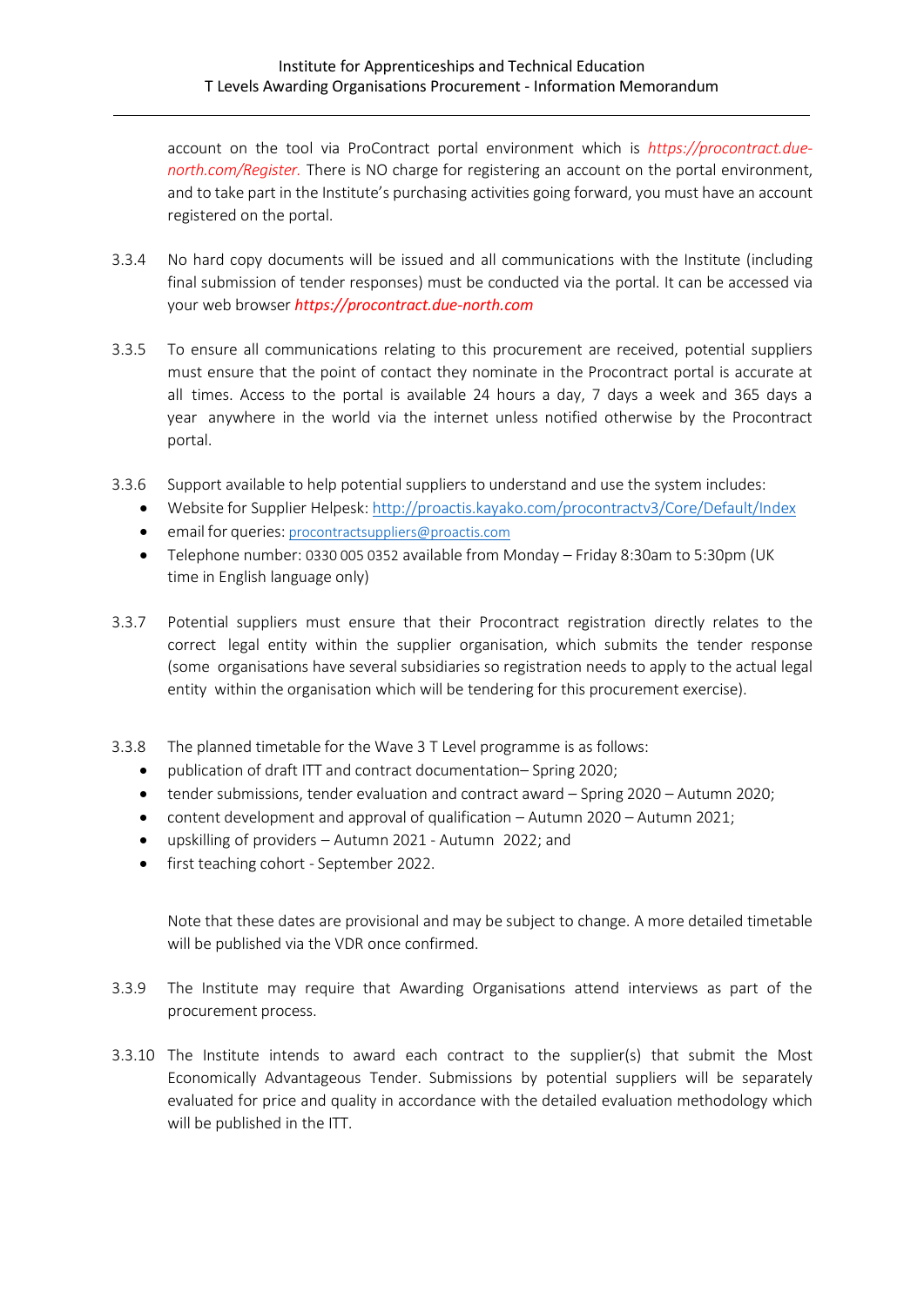#### 4 Key Commercial Principles

#### 4.1 Process for development of key commercial principles

- 4.1.1 The key commercial principles which will apply to the Wave 3 contracts are in the process of being finalised. The Institute will publish further details of the key commercial principles via the VDR when they are available.
- 4.1.2 The final contracts applicable to the services to be provided by the Awarding Organisations, including appropriate intellectual property provisions, will be published together with the ITT in Spring 2020. The contract terms and conditions offered as part of the Awarding Organisation procurement will be non-negotiable. The contracts will be based, where appropriate, on standard government terms. Awarding Organisations may seek clarification on the contract during the procurement process.

#### 4.2 Current key commercial principles

- 4.2.1 Contracting parties: It is planned that the Institute will be the contracting authority, subject to commencement of the relevant provisions of the Technical and Further Education Act 2017. References to the Institute should be read with this in mind. Whilst the Awarding Organisation may sub-contract certain elements of its service delivery with the Institute's consent (and consortia bids will be permitted), a single legal entity must execute the contract with the Institute. In the event that the lead bidder has relied on the financial strength of another consortium member and/or a group company to pass the selection stage of the tender evaluation, such consortium member and/or group company will be required to nominate an acceptable guarantor as a condition of award.
- 4.2.2 Contract duration: once the qualification has been approved by the Institute, the right to offer the services in relation to the T Level Technical Qualification will be granted to the Awarding Organisation for a period covering the provider upskilling phase and the delivery to learner cohorts, starting from September 2022. The Institute is currently in the process of confirming the number of learner cohorts for Wave 3, and agreeing the extension period. The student journey and experience is important, and it is therefore the Institute's expectation that students will remain with their original Awarding Organisation once registered for a T Level. This means that the selected Awarding Organisation will also be responsible for providing their services during a "run off" period.
- 4.2.3 Geographical scope: the procurement process covers T Level Technical Qualification to be offered to providers in England.
- 4.2.4 Exclusivity: a single Awarding Organisation will be appointed to provide the services in respect of each T Level Technical Qualification and will have the exclusive right to offer that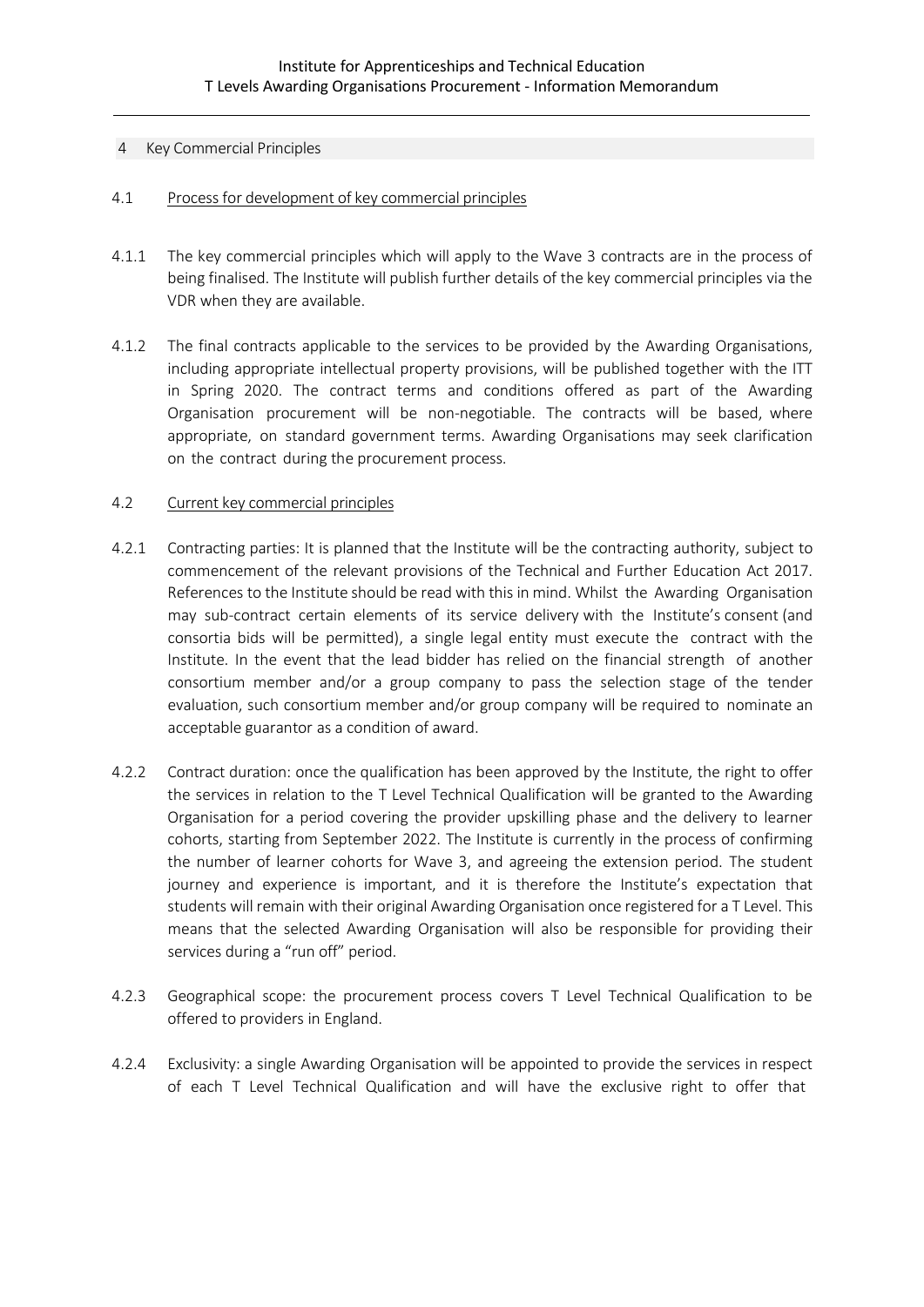qualification in England to learners in cohorts commencing during the term of their agreement following approval of the T Level Technical Qualification.

- 4.2.5 Regulatory regime: the Institute, working with Ofqual, has established a Quality Assurance framework for Technical Qualifications. Recognition by Ofqual to deliver Technical Qualifications is a mandatory requirement for an award of a contract to an Awarding Organisation. Awarding Organisations must obtain approval of the T Level Technical Qualification by the Institute, which will include Ofqual's accreditation of the qualification. Awarding Organisations must comply during the term of their contract with all relevant Ofqual conditions.
- 4.2.6 Performance management: once the T Level Technical Qualification has been approved by the Institute, KPIs will apply to the delivery of the services, and Awarding Organisations will be required to monitor their performance and to provide regular reports to the Institute of their performance against the KPIs, together with other relevant management information.
- 4.2.7 Transfer of employees: as the T Level is a new programme, it is not expected that the Transfer of Undertakings (Protection of Employment) regulations ("TUPE") will apply to transfer any employees at the start of the contract with an Awarding Organisation in Wave 3. TUPE may apply at contract expiry. Awarding Organisations should seek their own legal advice on the potential impact of TUPE.
- 4.2.8 Collaboration: the appointed Awarding Organisations will be required to collaborate with the Institute, other Awarding Organisations and other stakeholders to promote the efficient operation of the T Level programme, including agreeing appropriate dates for assessments and issuing results.

#### 5 Market engagement

- 5.1 Purpose of the market engagement events
- 5.1.1 As we move closer towards the Wave 3 procurement phase it is important that we are able to provide as much information as possible for organisations potentially interested in bidding for a contract.
- 5.1.2 This round of engagement will aim to:
	- provide information on updates to our procurement plans;
	- seek views on our current thinking;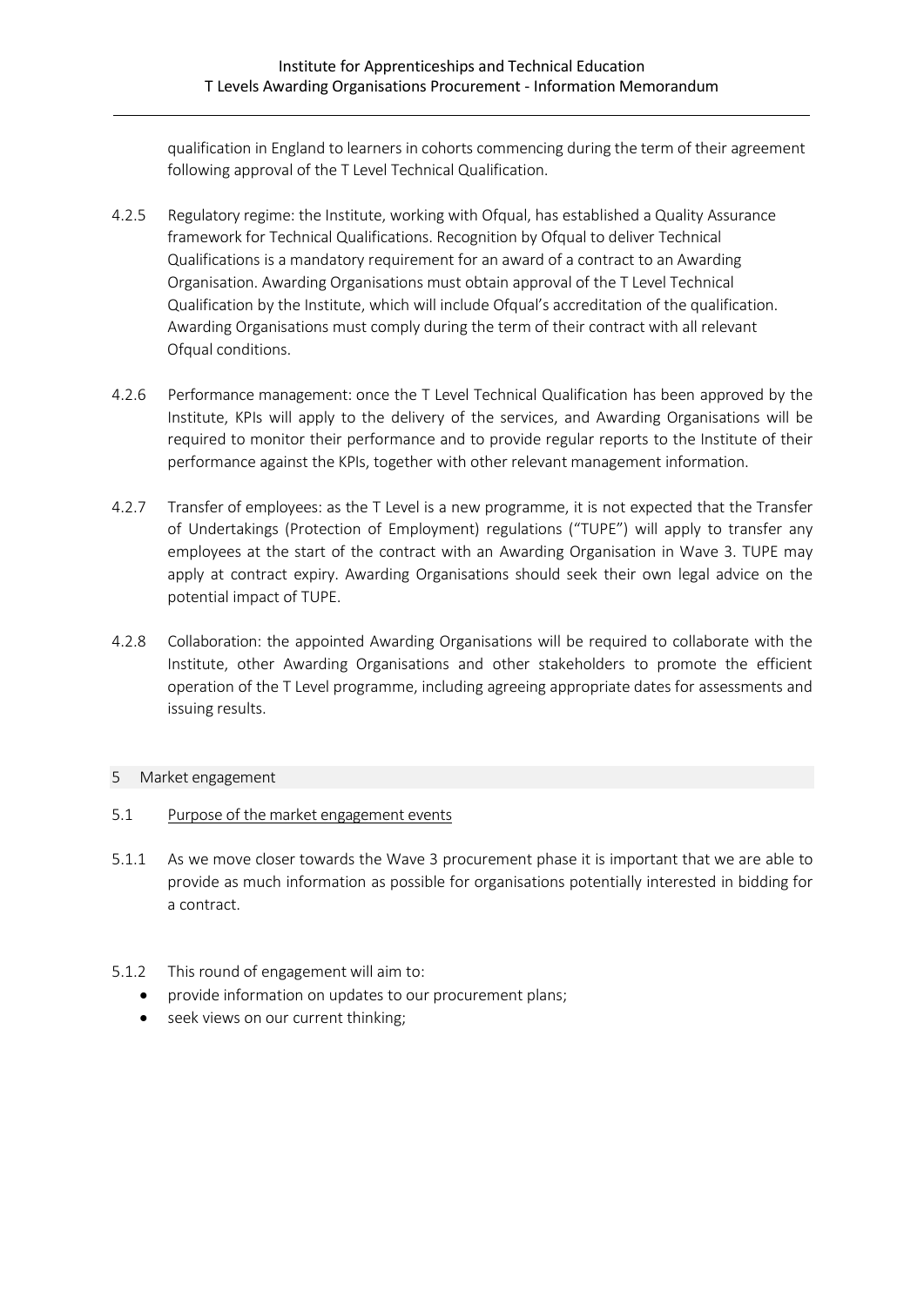- continue engagement with the market;
- seek feedback on how the Authority structures the Wave 3 competition i.e. each pathway as an individual "lot";
- seek feedback on how the Authority ensures competition across all pathways including views on the number of lots that Suppliers will be able to bid for and may win the right to deliver across the Wave 3 competition;
- seek feedback on the methodology to evaluate the Economic and Financial standing of potential bidders; and
- provide advice of next steps in the process.

# 5.2 Using the Virtual Data Room

- 5.2.1 In order to ensure that all interested parties have access to the same information, we have established a Virtual Data Room ("VDR"). This is located at: *https://procontract.due-north.com.* Pre-registration is required.
- 5.2.2 The VDR will contain the relevant information to support the procurement process for the Wave 3 T Levels. The following will be made available within the VDR:
	- Agendas, notes, slides and other information from the engagement events; and
	- Questions from anyone unable to attend.
- 5.2.3 The VDR will be regularly updated with any new information, therefore please check every week for any updated information.
- 5.2.4 We will not be responding directly to comments received via ProContract messaging portal, but will be reviewing all comments and queries received as part of the process with a view to producing a consolidated feedback document following this market engagement process. This document will confirm how common themes and questions raised as part of the market engagement process have been addressed in the draft ITT referred to at paragraph 6.2 below.
- 5.2.5 Contact with the Institute in relation to the market engagement process for the planned T Levels procurement should be made via the ProContract messaging portal.

## 5.3 Market engagement event

5.3.1 We are planning an event for Awarding Organisations interested in bidding for Wave 3 of the T Level programme. The event will be held on 14th October 2019 at The Wesley Euston Hotel & Conference Venue,81-103 Euston St, Kings Cross, London NW1 2EZ. The event will be split into two parts, a morning session and an afternoon session. Spaces at each event and session will be limited.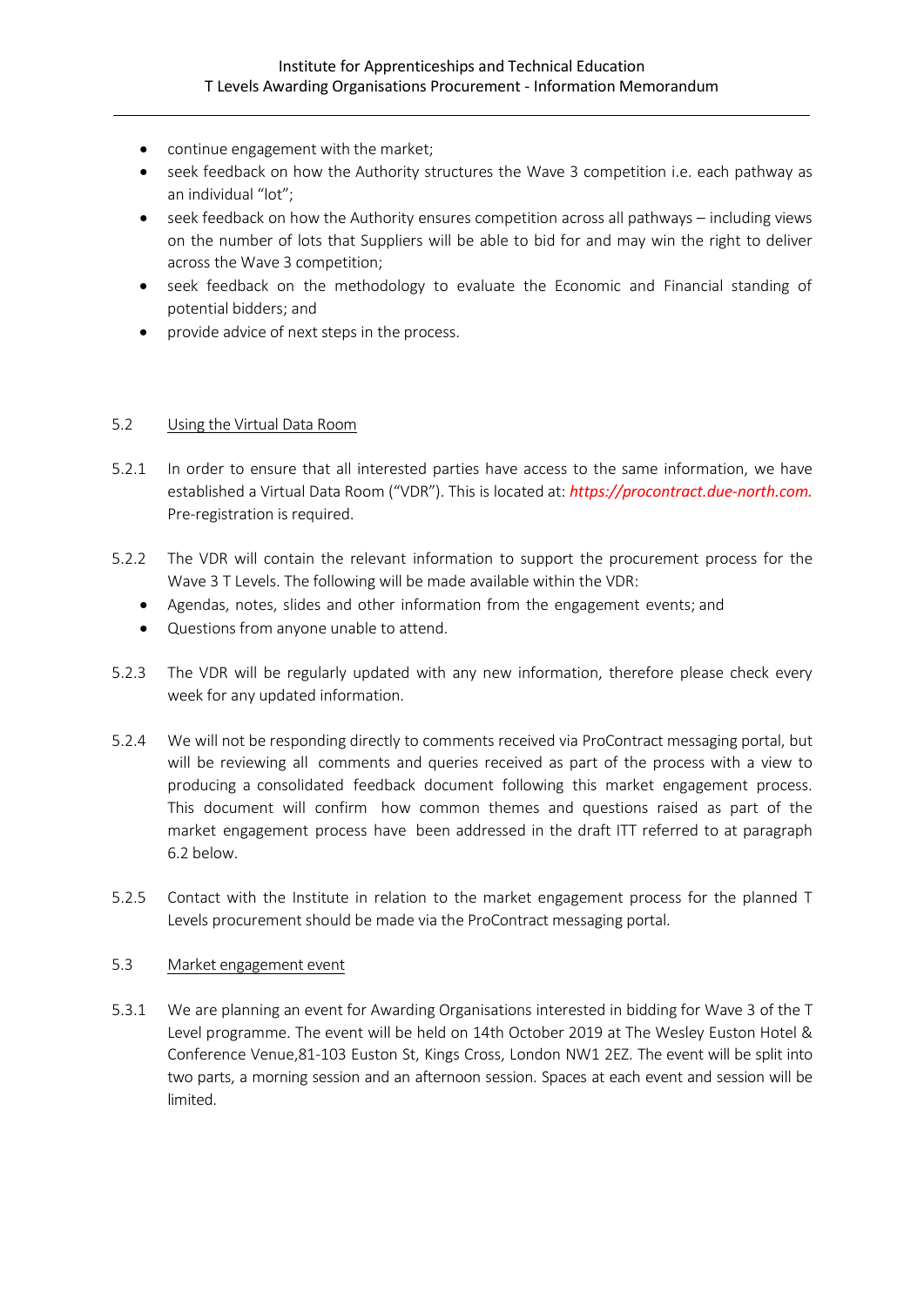- 5.3.2 The morning session will provide information on the Institute's latest position in relation to the T Levels procurement, seek views from attendees on current thinking, outline how the procurement process will work, and provide advice on next steps and how we intend to continue engagement with the market.
- 5.3.3 The afternoon session will consist of a series of 1:1 meetings between interested organisations and the Institute. They will give organisations an opportunity to discuss in more depth aspects of Wave 3 T Level programme that are unclear, and highlight what aspects of the T Level programme are most attractive. This will also be an opportunity for any further feedback suppliers may have. These will be 30 minute sessions and available to pre-book, and there will be a maximum of 10 sessions on the day. Organisations will be notified of their allocated time slot.
- 5.3.4 Spaces for both the morning and afternoon sessions will be allocated on a first-come firstserved basis and the representative bodies (FAB and JCQ) will each be reserved slots.
- 5.3.5 To book a place at one of the days, please email [IFA.TLEVELPROCUREMENT@education.gov.uk,](mailto:IFA.TLEVELPROCUREMENT@education.gov.uk) with the following information:
	- a. Organisation name;
	- b. Name of attendees (max of 1 supplier representative for the plenary session and 2 for the one to one session);
	- c. Position within organisation;
	- d. Contact details telephone/ email address;
	- e. Specify which slot you would like to book for the afternoon supplier 1:1 surgeries, if interested; and
- 5.3.6 A more detailed agenda for the event is set out in Annex 2.

#### 5.4 How to provide feedback

5.4.1 Feedback on all aspects of the planned Wave 3 T Levels procurement is welcome. Awarding Organisations should submit feedback via the ProContract messaging portal.

#### 5.5 Rules of engagement

5.5.1 By participating in the market engagement exercise, you confirm that your organisation agrees to the terms and conditions set out at Annex 3.

#### 6 Next steps

6.1 Current planned next steps in the procurement process are as follows: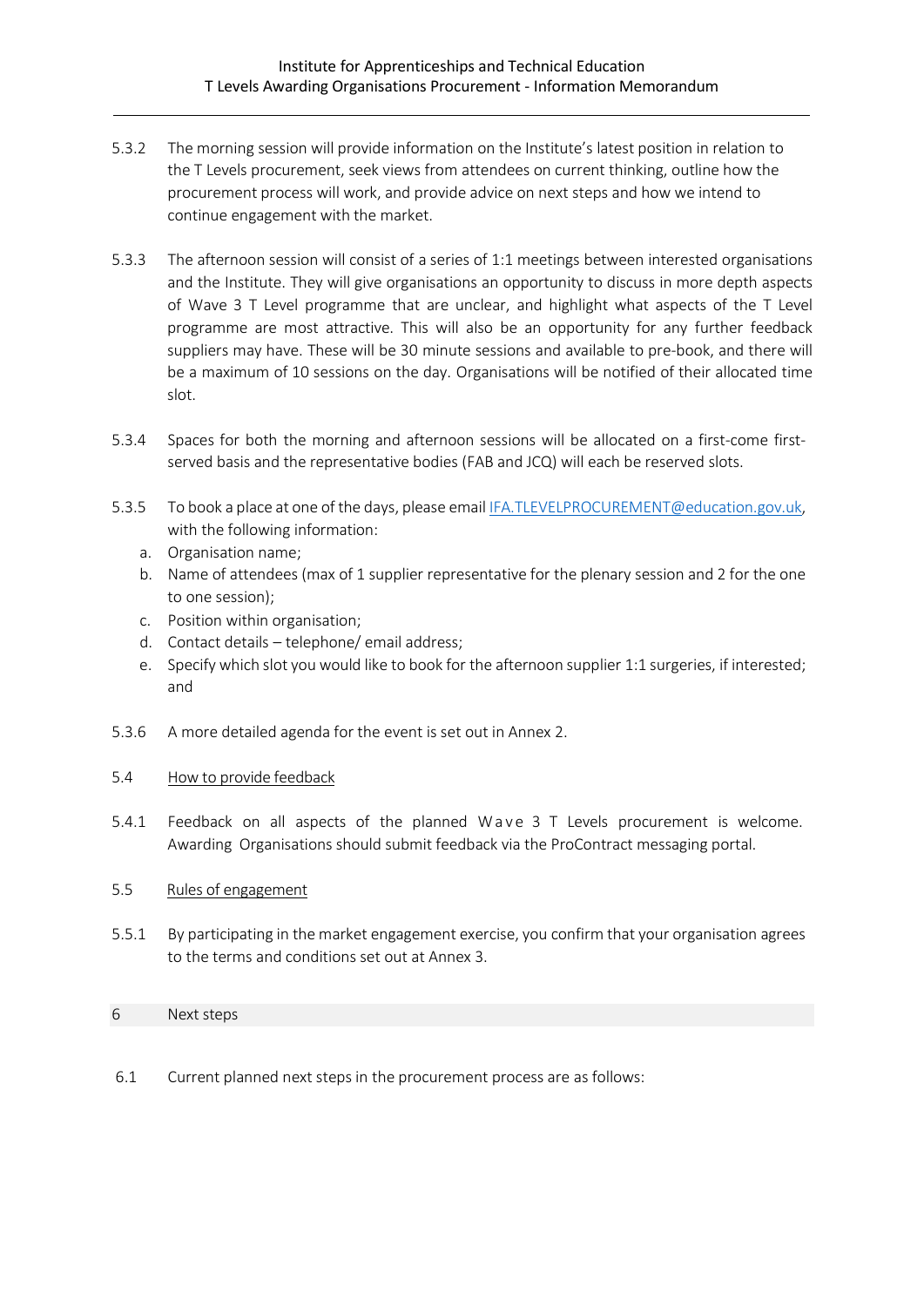Publication of draft ITT – We are planning to make the draft ITT available via the VDR in early 2020. This will give interested organisations an opportunity to see in more detail what the ITT (including the contract terms) will look like, and to start to prepare for their bid submission once the final ITT is available;

Further workshops - The Institute are also planning to hold 2 mini sessions (2hr workshops) to run through "how to respond to a public procurement ITT" early 2020. Further details on this event and how to register will follow on the VDR.

6.2 The Institute currently anticipates launching the Wave 3 procurement in Spring 2020. Details of the final ITT for Wave 3 will be available via the contract finder website <https://www.gov.uk/contracts-finder> in Spring 2020.